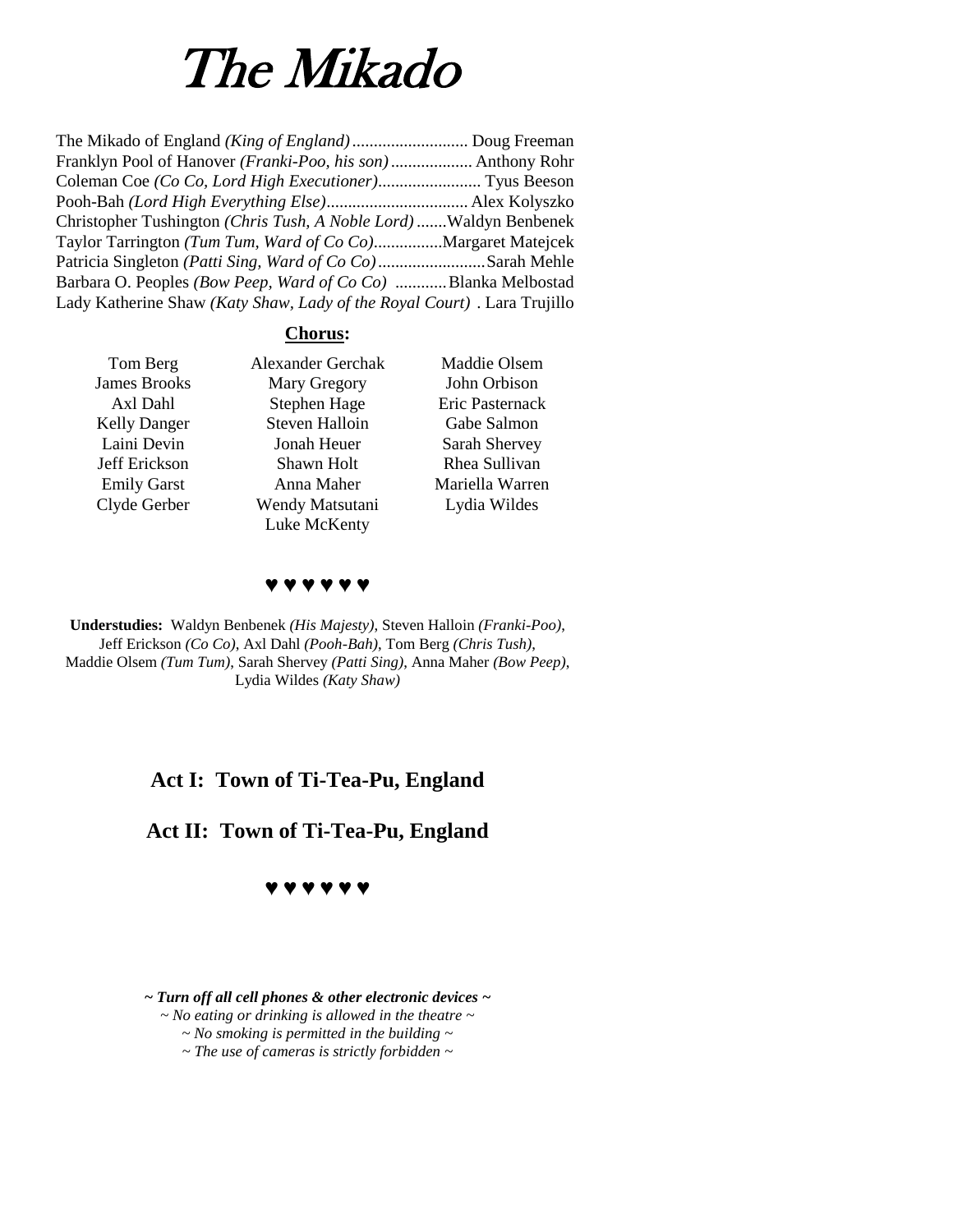#### **DIRECTOR'S NOTE**

Welcome to our reimagined version of *The Mikado* which I actually call *The New Mikado* because it's my adaptation of the script. I've transported the setting to Edwardian England circa 1910, but the essential characters and storyline are the same (with some updating for more contemporary comedy and commentary). We have brought Gilbert and Sullivan back to their British home where cricket, field hockey, public houses and top hats abound, and where the young lovers, Franki-Poo and Tum Tum (because she makes our hearts go "tum tum, tum tum") wind their way through a thicket of other characters, like Coleman Coe (Co Co for short), Pooh-Bah, His Majesty The King of England and the Lady Katherine Shaw (Katy Shaw).

Special thanks to Stephen Hage for inviting me on this journey and his support every step of the way, Randy Buikema for his wonderful music direction, Penny Freeh for her fabulous choreography, Martha B. Johnson for her directorial insight and assistance, and of course, to the great cast and design team that made this dream possible. We hope you enjoy our reimagining of this classic operetta.

#### **SYNOPSIS**

**ACT ONE** – Franki-Poo, the son of the King of England, arrives at the town of Ti-Tea-Pu, disguised as a wandering minstrel. He's in search of Taylor Tarrington (Tum Tum) the ward and fiancée to Coleman Coe (Co Co for short). Franki has heard that Co Co has been sentenced to death for flirting and hopes to marry Tum Tum, but his hopes are dashed when he hears Co Co has been raised to the position of Lord High Executioner with plans to marry Tum Tum himself.

Tum Tum arrives to play field hockey with her best friends Patti Sing and Bow Peep and is ecstatic to find Franki there, but he's dragged away and the three women end up teasing Pooh-Bah, an arrogant nobleman. Later Franki finds Tum Tum alone and shares his secret of being the son of the King and having escaped from the royal court because he was betrothed to Lady Katherine Shaw (Katy Shaw) whom he doesn't love.

Then news arrives from His Majesty that because no executions have taken place, their town will be reduced to a village. Co Co is frantic to find a victim until he finds the forlorn Franki ready to kill himself. Co Co makes a deal with Franki to let him marry Tum Tum for a month before being executed. Franki agrees and the town gathers to witness the wedding, but Katy Shaw arrives to challenge the marriage and claim him for herself. A battle royal ensues with Katy Shaw finally having to leave. A celebration ends the act.

**ACT TWO** – Tum Tum prepares for her wedding to Franki-Poo but is upset when reminded that Franki will be beheaded a month after the nuptials. Franki arrives to comfort her, only to have Co Co tell them that when the husband is executed the wife is "buried alive"! When Tum Tum hesitates at such a "stuffy death," Franki refuses to marry her. Co Co has to come up with a new plan, sending them off to a secret marriage ceremony.

The King of England arrives in Ti-Tea-Poo with Katy Shaw in tow. Thinking the King has come about the lack of an execution in the town, Co Co takes the opportunity to claim that they have had one. But Katy Shaw discovers they have executed Franki-Poo, the son of His Majesty. Faced with another crisis, Co Co confronts Franki as he and Tum Tum start off on their honeymoon. Franki turns the tables on Co Co and persuades him that the only way for them all to survive is to have Co Co marry Katy Shaw. Co Co reluctantly takes on the task, discovering his own true romance in the process, and all's well that ends well, in classic Gilbert and Sullivan fashion.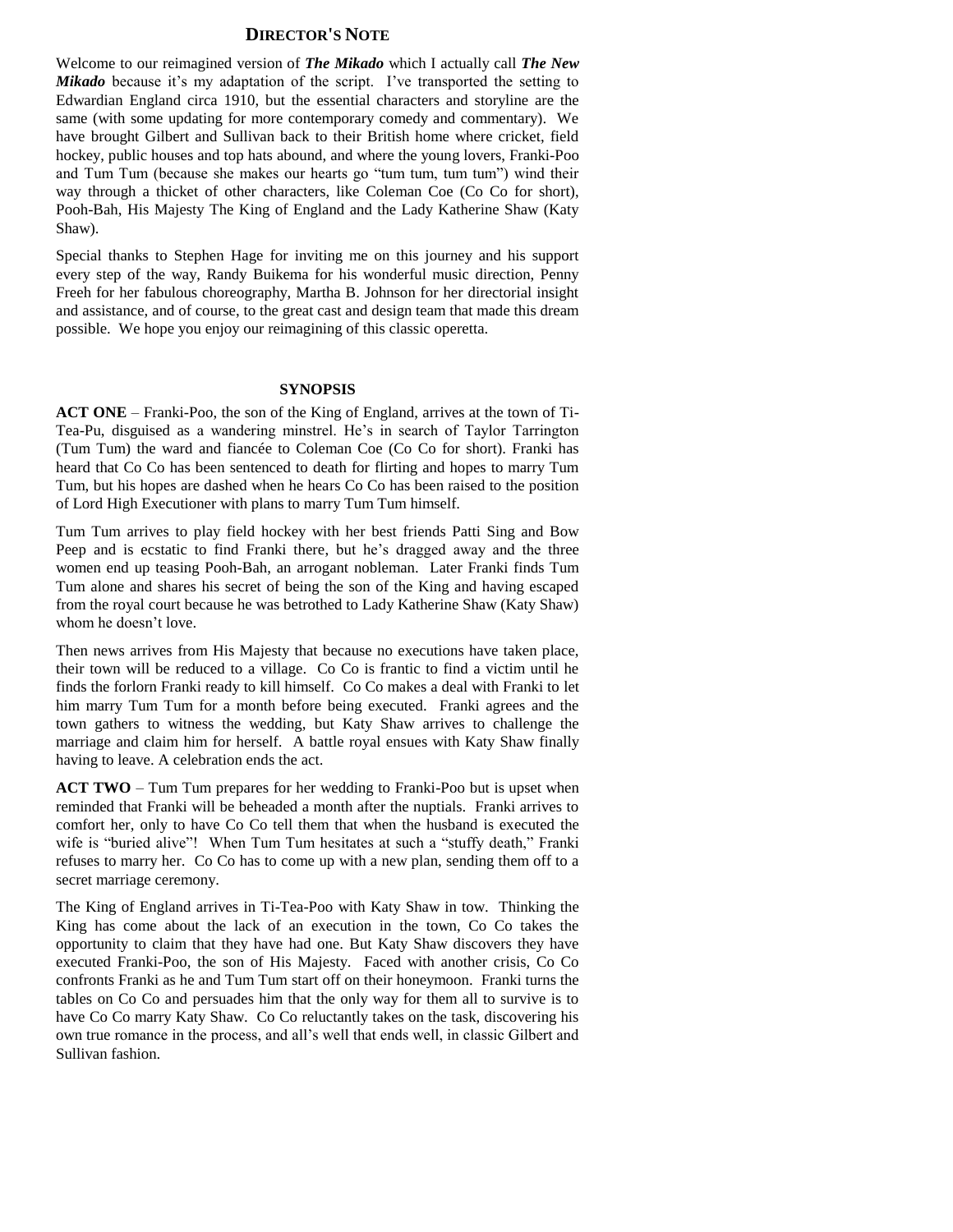## **PRODUCTION STAFF**

## *The Board:*

#### **ORCHESTRA**

| Violin I Candice McCardle, (Concertmaster), Derick Rehurek, Eva Zorn    |
|-------------------------------------------------------------------------|
| Linda Ruetz, Kay Pickett, Dan Sadoff, Maya Gitch                        |
| Ezelda Yacoub-Hasapopoulos, Max Vitullo                                 |
|                                                                         |
| Karen Neinstadt, Daniel Werl, Beth Henningsen                           |
|                                                                         |
| Laura Bidgood, Aija Ronis, Svetlana Davis                               |
|                                                                         |
| Holly MacDonald, Amy Samelian, Kirsten Slyter                           |
|                                                                         |
|                                                                         |
| Kathleen Spehar, Judith Herring                                         |
|                                                                         |
|                                                                         |
|                                                                         |
| Horn  Jeffrey Ohlmann*, Chris Hahn, Greg Mack, Mike Engh, Sam Crocker   |
|                                                                         |
| Trombone Greg Michnay*, Scott Soltis, Sarah Cooke, Nate Engh, Ross Fugl |
|                                                                         |

\* – principals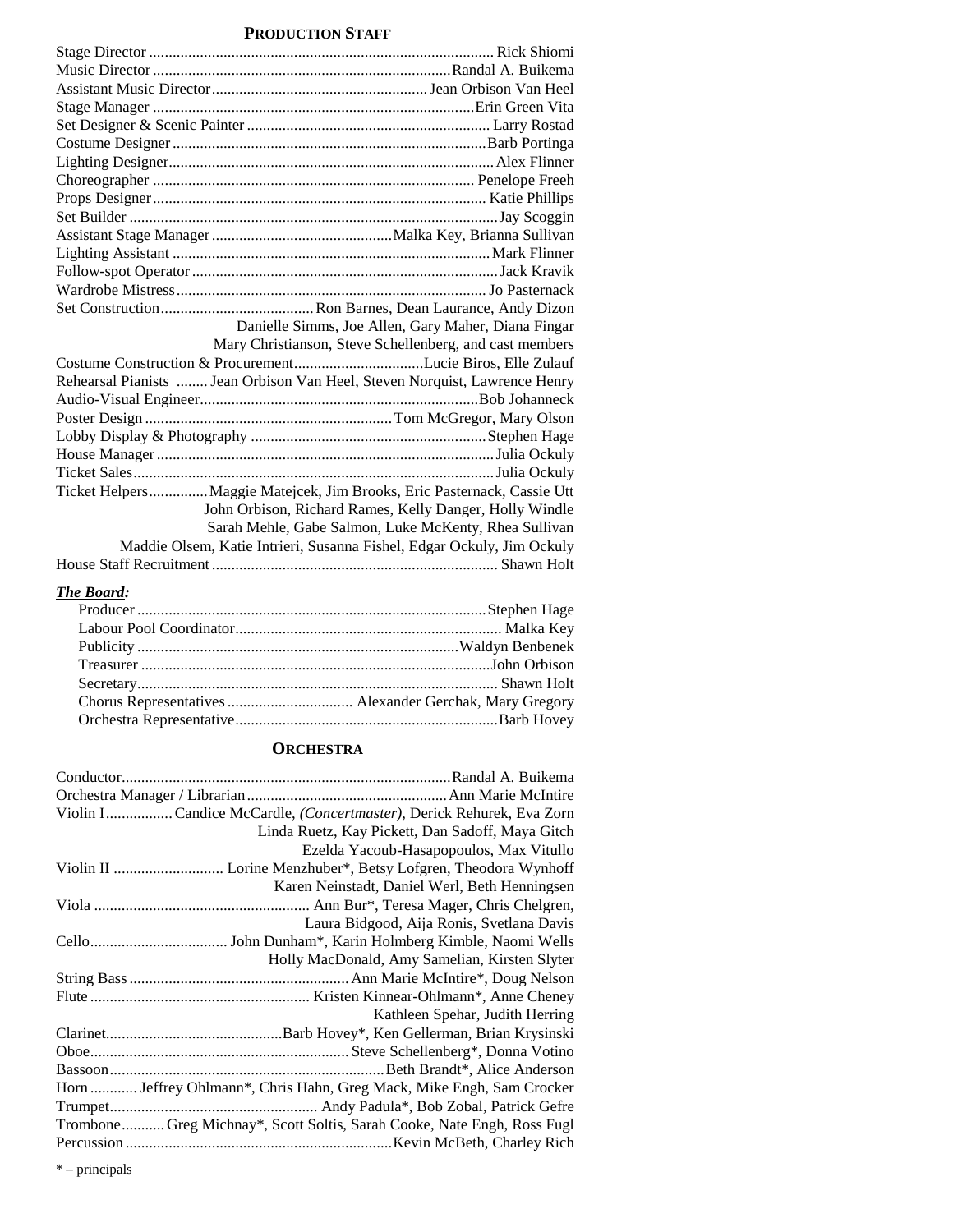# **Act I :**

*serried* **ranks assembled** - shoulder to shoulder **we'll heave the** *capstan* **round** - a manually operated reel for hauling in ropes aboard a ship (usually the anchor) **her anchor's** *a-trip* **and her helm's** *a-lee* - A-trip means clear of mud and ready to be hauled aboard. A-lee means away from the wind; ready for making sail. **and a** *rumbelow* - a meaningless set of syllables used as a refrain, originally by sailors when rowing *to lay aloft* - to climb up into the rigging in order to raise or lower sails **unless** *connubially* **linked** - matrimonially (i.e., unless married) *pre-Adamite* **ancestry** - before Adam (and Eve) **I, a salaried** *minion***!** - servile underling **you very** *imperfect ablutioner* - The implication is that the person addressed has not done a good job of washing himself (OK, it does rhyme with "executioner"). *cut a dash* **on their wedding day** - put on a showy display **she'll toddle away, as all** *aver* - declare **I don't say that all these distinguished people couldn't be** *squared* **-** bribed **freed from its** *genius tutelary* - guardian spirit, guiding influence **a** *Tremendous Swell* - a very impressively distinguished person, a VIP **to embrace you thus** *con fuoco* - Italian for "with fervor" **would distinctly be no** *gioco* – Italian for game or joke **and for yam I should get** *toco* - Victorian slang for chastisement or corporal punishment **interrupted an** *apostrophe* - an exclamatory address to a person or thing **with grief** *condign* - suitable **in a dull, dark** *dock* - small enclosed space, or cell (originally, an animal cage) **a cheap and chippy** *chopper* - the headsman's axe, apparently not of the best quality **perform the** *Happy Despatch* - suicide **oh blind, that seest no** *equipoise* - counterbalancing factor **I'll spoil your gay** *gambado* - caper, from the French *gambade* a leap or spring **Act II :**

**he glories all** *effulgent* - Giving off a flood of light **though the** *tocsin* **sound ere long** - a warning bell **make each prisoner** *pent* - locked up *mystical Germans* **who preach from ten till four** - evangelical German Lutherans who had recently been touring England **and gurgled and** *guggled* - a bubbling, choking noise **I drew my** *snickersnee* - a long knife or small sword (from the Dutch) *compassing* **the death of the heir apparent** - contriving, bringing about or becoming involved in any way **give artistic** *verisimilitude* - appearance of truth *cock-and-a-bull stories* - unbelievable boastful fictions, from old fables in which animals carry on human conversations **Is this a time for airy** *persiflage***?** - from the French, persifler, to whistle **a little** *tom-tit* - a small bird of the tit family, similar to chickdees *dicky-bird* – any small bird **from the** *Congo or the Niger* - the general region of central, west and northwest Africa. There are actually no tigers in the Congo or the Niger as they are not

indigenous to Africa, but India.

**a man is** *told off* **to be killed** - counted off, or selected, as an officer might from a line of soldiers

#### 

#### **ACKNOWLEDGEMENTS**

Thanks to Tom & Maureen Berg for lyrics to the Cell Phone Song and the Little List song, Lake Harriet United Methodist Church, Plymouth Congregational Church, St. Christopher's Episcopal Church, Artistry Theatre, First Universalist Church, and our retinue of ushers, ticket sellers, and concessionaires.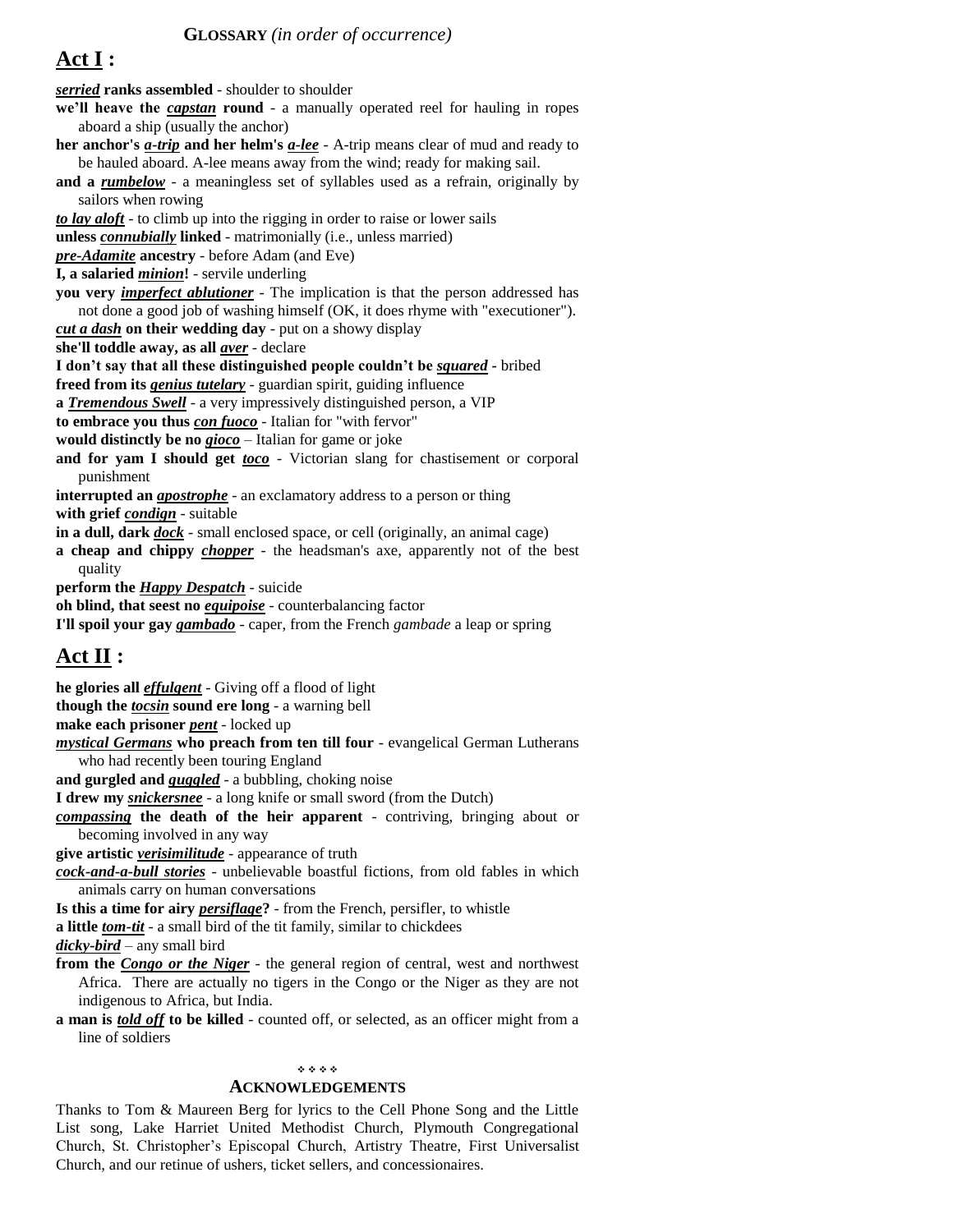### **CONTRIBUTORS**

#### **True Philanthropists** (\$250 and over)

Rolf and Christi Bolstad  $\clubsuit$  Bruce Bruemmer  $\clubsuit$  Janice Gepner and Eric Newman  $\clubsuit$  Stephen Hage and Lara Trujillo  $\cdot$  Nancy and Bill Jones  $\cdot \cdot$  Holly MacDonald and John Orbison  $\cdot \cdot$ In Memory of Patrick Mack ◆ James R. Scoggin ◆ Clifford C. and Virginia G. Sorenson Charitable Trust of the St. Paul Foundation

#### **Objects All Sublime** (\$100 - \$249)

Tom and Arlene Alm  $\hat{\cdot}$  Anonymous  $\hat{\cdot}$  Phil Asgian  $\hat{\cdot}$  Thomas Crampton  $\hat{\cdot}$  George Ehrenberg ❖ Gretchen Fogo ❖ Clyde Gerber ❖ Greg and Carol Gross ❖ Doug and Doris Happe ❖ Barbara R. Hauser ❖ Barb Hovey ❖ Catherine Kirsten Fishel Intrieri in honor of Dick Fishel  $\clubsuit$  James and Marjorie Jacobsen  $\clubsuit$  Kenneth K. Kauffman  $\clubsuit$  Marcia Kull and Gary Maher  $*$  Michael Lindsay and Judee Arnstein  $*$  Michael Mack  $*$  Dean MacLaughlin and Maj-Lis Jalkio  $\clubsuit$  Karen Mattson  $\clubsuit$  Andrew M. Odlyzko  $\clubsuit$  Riley Owens  $\clubsuit$  Bert and Nancy Poritsky  $\cdot \cdot$  Molly Redmond and Steve Ring  $\cdot \cdot$  Marian Rubenfeld  $\cdot \cdot$  Paul and Pat Sackett  $\triangle$  Michael Schoeberl  $\triangle$  Joe and Tina Shaffer  $\triangle$  Alice and Yale Sherman  $\triangle$  Jeff and Sally Shlosberg  $\triangle$  Dennis Shogren  $\triangle$  Doug Siems  $\triangle$  Richard and Linda Stone  $\triangle$  Monika Stumpf  $\cdot$  Claire Anne Thoen  $\cdot \cdot$  Constance Walker  $\cdot \cdot$  Susan and Robert Warde  $\cdot \cdot$ Constance Waterous  $\div$  Elizabeth M. Williams  $\div$  Janet Zander and Mark Ellenberger

#### **Lords High Everything Else** (up to \$100)

Anonymous (4)  $\triangle$  Scotty Arrell  $\triangle$  Anne Bartel  $\triangle$  Aroti Bayman  $\triangle$  Benevity  $\triangle$  Phil and Karen Bergem ❖ Helen Bergren ❖ Ruth Berman ❖ Dave Berndt ❖ Sharon Bigot ❖ Mary Bochnak ❖ Mr. and Mrs. Marvin Bookin ❖ Sarah Branson ❖ Karen Buggs ❖ Virginia Craig  $\div$  Paul Crawford  $\div$  Noreen Decker  $\div$  David Devonis  $\div$  Jeff Disch  $\div$  Doug and Connie Earl ❖ B K Edgar ❖ Ellis Family ❖ Gary Engstrand and Kathy Jensen ❖ Patricia A. Erlandson  $\triangle$  Dutton and Caroline Foster  $\triangle$  Cynthia Fuller  $\triangle$  Gayle Gaskill  $\triangle$  Vance Gerchak ◆ Grace Gilmer ◆ Bruce Gleason ◆ Christopher Goodman ◆ Susan Green ◆ John Grossman  $\cdot$  Joseph Guy  $\cdot \cdot$  Mike and Chris Hagburg  $\cdot \cdot$  Marianne Hagemen and Mike Dorn ❖ Linda and Michael Hancher ❖ Loretta Hansen ❖ John and Grace Harkness ❖ Sally Heule ❖ Ruth Hiland ❖ James and Caroline Holden ❖ Richard Horton and Victoria Houseman ❖ Michael Huck ❖ Ann Jalonen ❖ Gary and Diedre Jones ❖ Catherine Jordan  $\triangle$  Marita Karlisch  $\triangle$  Mary and Steven Kennedy  $\triangle$  Margaret Kirkpatrick  $\triangle$  Jake Koller  $\triangle$ Terry Korupp ❖ Anna Lamb ❖ Richard and Ann Langlie ❖ Kathleen Laughlin in memory of David Skeie ❖ Norma Lechtman ❖ Janet Legler and David Hunter ❖ Rachel and Jack Levitt ❖ David and Sandra Loppnow ❖ Roderick and Joanne MacDonald ❖ Ronald MacKenzie ❖ Chris Martin ❖ Sue and Tom McCarthy ❖ Adele Mehta ❖ Victoria Morse ◆ Daniel P. O'Neill ◆ Finola and Lowell Parsons ◆ Karen S. Reed and Dennis Mirovsky † Brenda Richens ♦ Jessica Roe ♦ Shirley Sailors ♦ D and M Sandberg ♦ Vivek Saxena and Amy Barr-Saxena  $\cdot$  Joseph Sipe  $\cdot \cdot$  Glenn Skoy  $\cdot \cdot$  Charlotte Slack  $\cdot \cdot$  Stacey and David Smith  $\triangle$  Linnea Sodergren  $\triangle$  Kym Spotts  $\triangle$  Farrell Stiegler  $\triangle$  Caryl Stone  $\triangle$  Ruthann Swanson  $\div$  Lee and Leslie Swenson  $\div$  Thrivent Financial  $\div$  Cassandra Utt  $\div$  Brett Wagner  $\triangleleft$  Maureen Wersinger  $\triangleleft$  Alice Williams  $\triangleleft$  R. C. Woellner

Since its founding in 1979 by Dick Fishel and Jim Hart, the company has produced all the Gilbert and Sullivan shows: *Trial By Jury* (1979), *Patience* (1980), *Iolanthe* (1981), *Princess Ida* (1982), *Ruddigore* (1983), *The Gondoliers* (1984), *The Mikado* (Spring 1985), *The Sorcerer* (Fall 1985), *The Pirates of Penzance* (1986), *The Yeomen of the Guard* (1987), *Utopia, Ltd.* (1988), *H.M.S. Pinafore* (1989), *Patience* (1990), *The Grand Duke* (1991), *Iolanthe* (1992), *Princess Ida* (1993), *The Gondoliers* (1994), *Ruddigore* (1995), *The Mikado* (Spring 1996), *The Zoo* and *Trial By Jury* (Fall 1996), *The Sorcerer* (1997), *The Pirates of Penzance* (1998), *The Yeomen of the Guard* (1999), Offenbach's *Orpheus in the Underworld* (2000), *H.M.S. Pinafore* (2001), *Patience* (2002), *The Grand Duke* (2003), *Iolanthe* (2004), *The Gondoliers* (2005), *Princess Ida* (2006), *The Mikado* (2007), *Utopia, Limited* (2008), *Ruddigore* (2009), *The Sorcerer* (2010), *The Pirates of Penzance* (2011), *Patience* (2012), *The Yeomen of the Guard* (2013), *The Grand Duke (2014), H.M.S. Pinafore* (Spring 2015), *Trial By Jury* (Summer 2015), *Iolanthe* (2016), *The Gondoliers* (Spring 2017), Offenbach's *Orpheus in the Underworld* (Fall 2017), and *Princess Ida* (2018) In the Spring of 2020 we will present *Ruddigore* We are performing *H.M.S. Pinafore* in Summer, 2019 at the Lake Harriet Bandshell July 13 at 7:30 pm and July 14 at 5:30 pm